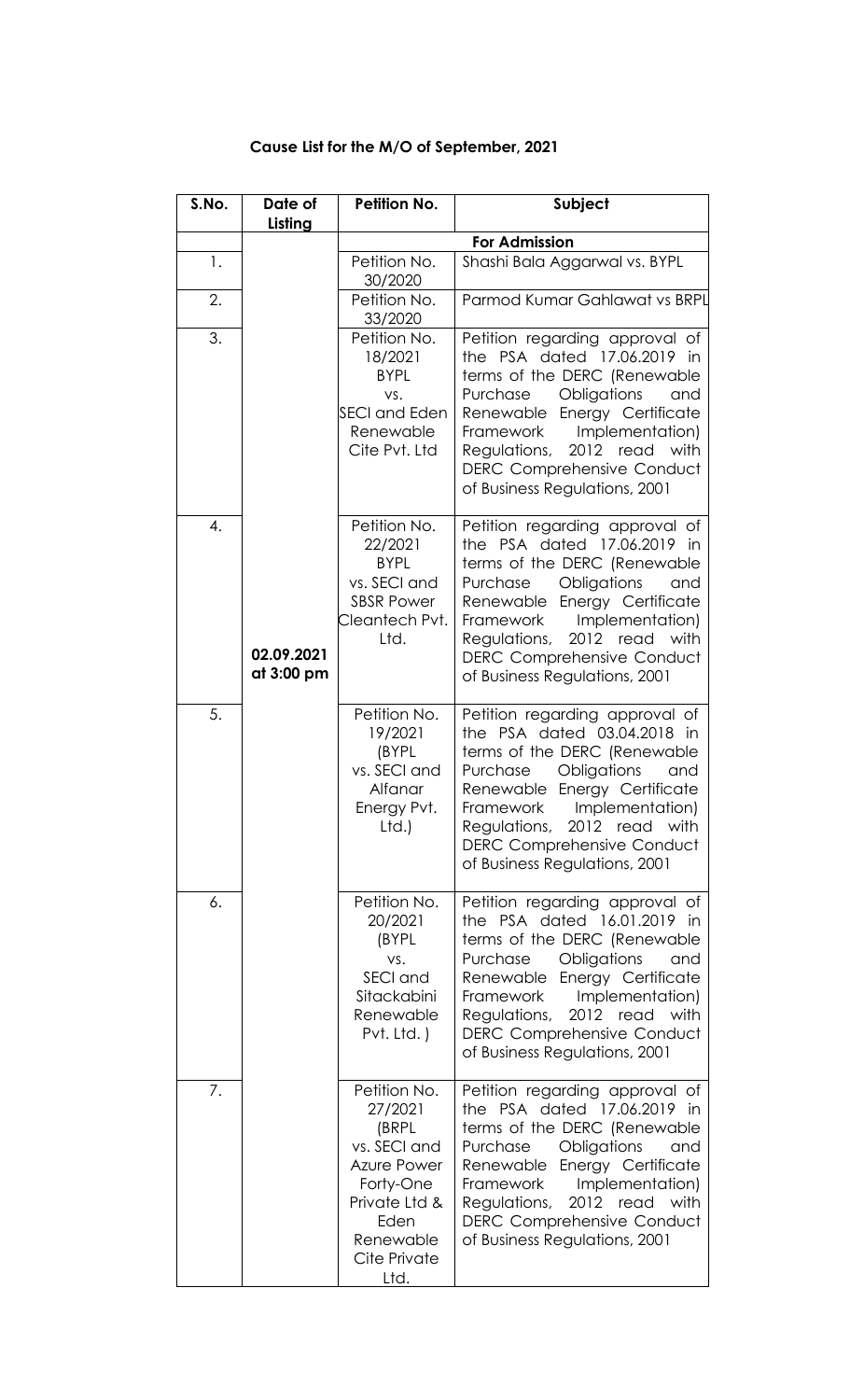| 8.  |                          | Petition No.<br>47/2021<br>(BRPL<br>vs. SECI and<br>MS Morjar<br>Windfarm<br>Develop Pvt.<br>Ltd) | Petition regarding approval of<br>the PSA dated 03.08.2021<br>-in<br>terms of the DERC (Renewable<br>Purchase<br>Obligations<br>and<br>Renewable<br>Energy Certificate<br>Implementation)<br>Framework<br>2012 read with<br>Regulations,<br><b>DERC Comprehensive Conduct</b><br>of Business Regulations, 2001                                                                                                        |
|-----|--------------------------|---------------------------------------------------------------------------------------------------|-----------------------------------------------------------------------------------------------------------------------------------------------------------------------------------------------------------------------------------------------------------------------------------------------------------------------------------------------------------------------------------------------------------------------|
|     |                          |                                                                                                   | <b>For Hearing</b>                                                                                                                                                                                                                                                                                                                                                                                                    |
| 9.  | 02.09.2021<br>at 3:00 pm | Petition No.<br>61/2019<br>(BRPL vs.<br>SECI & Anr.)                                              | Petition u/s 86 read with Section<br>63 of the EA 2003 seeking<br>adoption of tariff for purchase of<br>150 MW of Wind Power through<br>Solar Energy Corporation of<br>India Ltd, from the Wind power<br>developer identified under tariff<br>based<br>competitive<br>bidding<br>process and for the approval of<br>the Power Sale Agreement<br>dated 28.03.2018 in terms of<br>DERC (RPO & REC) Regulations,<br>2012 |
| 10. |                          | Petition No.<br>62/2019<br>(BRPL vs.<br>SECI & Anr.)                                              | Petition u/s 86 read with Section<br>63 of the EA 2003<br>seeking<br>adoption of tariff for purchase of<br>100 MW of Wind Power through<br>Solar Energy Corporation of<br>India Ltd. and for the approval<br>of the Power Sale Agreement<br>dated 20.12.2018 in terms of<br>DERC (RPO & REC) Regulations,<br>2012                                                                                                     |
|     |                          |                                                                                                   |                                                                                                                                                                                                                                                                                                                                                                                                                       |
|     |                          |                                                                                                   | <b>For Admission</b>                                                                                                                                                                                                                                                                                                                                                                                                  |
| 11. |                          | Petition No.<br>44/2018                                                                           | Aslam Khan vs. BRPL                                                                                                                                                                                                                                                                                                                                                                                                   |
| 12. |                          | Petition No.<br>07/2017                                                                           | Sushila M. Jain vs. BYPL                                                                                                                                                                                                                                                                                                                                                                                              |
| 13. |                          | Petition No.<br>24/2018                                                                           | Anil Kumar vs. BYPL                                                                                                                                                                                                                                                                                                                                                                                                   |
| 14. | 07.09.2021<br>at 3:00 pm | Petition No.<br>29/2021<br>(Rays Power<br>Experts Pvt.<br>Ltd.<br>VS.<br>NDMC)                    | Petition for seeking approval of<br>Power Sale Agreement<br>the<br>dated 26th March, 2015 in terms<br>the<br><b>DERC</b><br>(Renewable<br>оf<br>Purchase<br>Obligation<br>and<br>Renewable Energy Certificate<br>Implementation)<br>Framework<br>Regulations 2012                                                                                                                                                     |
| 15. |                          | Petition No.<br>21/2021<br>(BRPL<br>vs. SECI)                                                     | Petition regarding approval of<br>the PSA dated 02.08.2018 in<br>terms of the DERC (Renewable<br>Obligations<br>Purchase<br>and<br>Renewable Energy Certificate<br>Implementation)<br>Framework<br>with<br>Regulations, 2012 read<br><b>DERC Comprehensive Conduct</b><br>of Business Regulations, 2001                                                                                                               |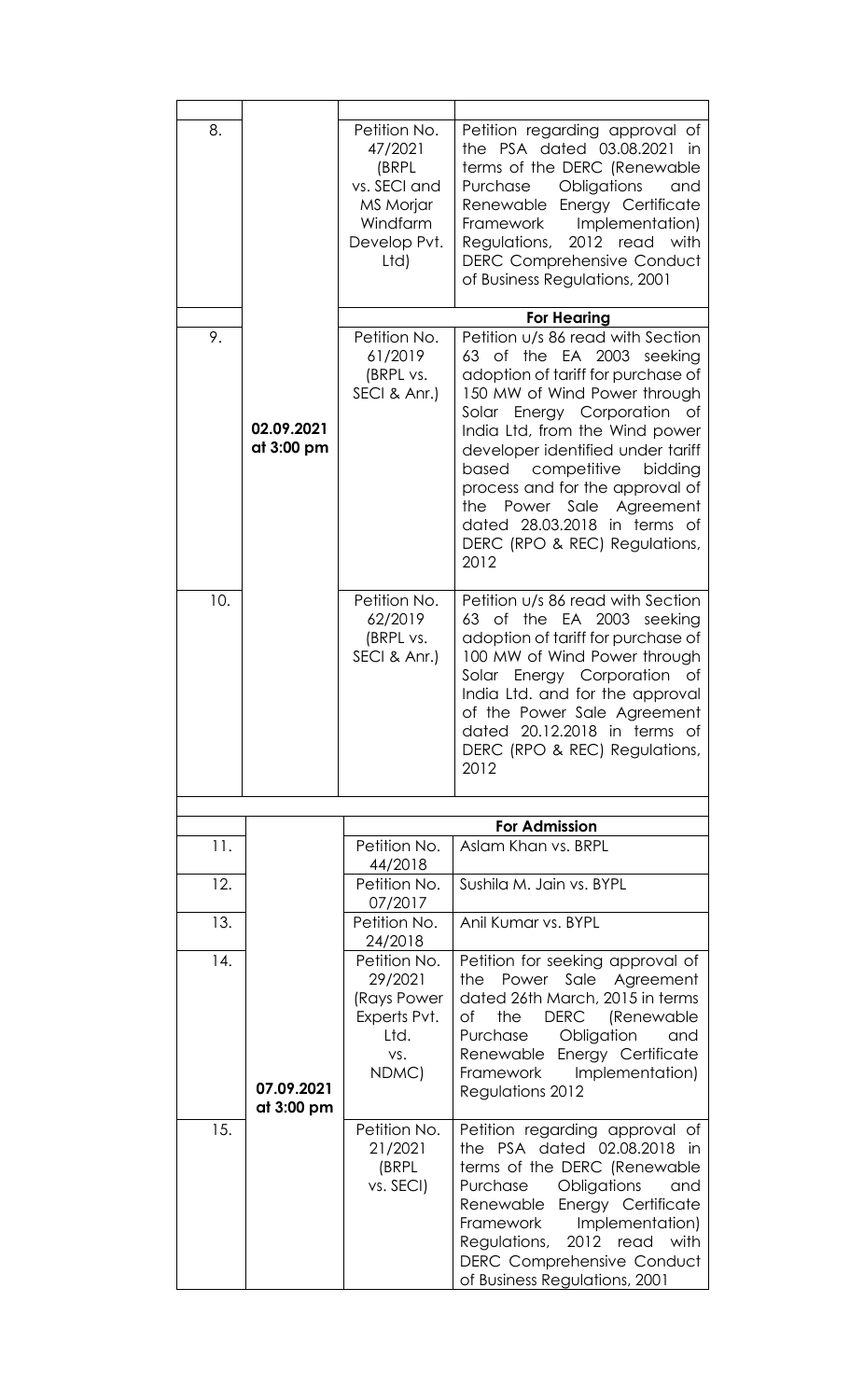| 16.<br>17. | 07.09.2021 | Petition No.<br>45/2021<br>(BRPL<br>vs. SECI)<br>Petition No.     | Petition regarding approval of<br>the PSA dated 02.08.2018<br>in<br>terms of the DERC (Renewable<br>Purchase<br>Obligations<br>and<br>Renewable<br>Energy Certificate<br>Implementation)<br>Framework<br>2012 read<br>Regulations,<br>with<br><b>DERC Comprehensive Conduct</b><br>of Business Regulations, 2001<br>Petition regarding approval of |
|------------|------------|-------------------------------------------------------------------|----------------------------------------------------------------------------------------------------------------------------------------------------------------------------------------------------------------------------------------------------------------------------------------------------------------------------------------------------|
|            |            | 39/2021<br>(BRPL<br>vs. SECI)                                     | the PSA dated 20.07.2021<br>in<br>terms of the DERC (Renewable<br>Purchase<br>Obligations<br>and<br>Renewable<br>Energy Certificate<br>Implementation)<br>Framework<br>2012 read<br>Regulations,<br>with<br><b>DERC Comprehensive Conduct</b><br>of Business Regulations, 2001                                                                     |
| 18.        |            | Petition No.<br>40/2021<br>(BYPL<br>vs. SECI)                     | Petition regarding approval of<br>the PSA dated 20.07.2021<br>in<br>terms of the DERC (Renewable<br>Purchase<br>Obligations<br>and<br>Energy Certificate<br>Renewable<br>Implementation)<br><b>Framework</b><br>2012 read with<br>Regulations,<br><b>DERC Comprehensive Conduct</b><br>of Business Regulations, 2001                               |
| 19.        | at 3:00 pm | Petition No.<br>41/2021<br>(BYPL<br>vs. SECI)                     | Petition regarding approval of<br>the PSA dated 20.07.2021<br>in<br>terms of the DERC (Renewable<br>Purchase<br>Obligations<br>and<br>Energy Certificate<br>Renewable<br>Implementation)<br>Framework<br>Regulations,<br>2012 read<br>with<br><b>DERC Comprehensive Conduct</b><br>of Business Regulations, 2001                                   |
| 20.        |            | Petition No.<br>42/2021<br>(BRPL<br>vs. SECI)                     | Petition regarding approval of<br>the PSA dated 20.07.2021<br>in<br>terms of the DERC (Renewable<br>Purchase<br>Obligations<br>and<br>Renewable<br>Energy Certificate<br>Implementation)<br>Framework<br>2012 read with<br>Regulations,<br><b>DERC Comprehensive Conduct</b><br>of Business Regulations, 2001                                      |
|            |            |                                                                   | <b>For Hearing</b>                                                                                                                                                                                                                                                                                                                                 |
| 21.        |            | Petition No.<br>11/2020<br>(TPDDL<br>vs. BRPL,<br>BYPL &<br>SLDC) | Petition for approval of<br>the<br>Commission to amendment of<br>GSA and relaxation of MOD<br>principles on<br>scheduling<br>of<br>power from Anta Aurya and<br>Dadri GTPS of NTPC filed<br>by<br>TPDDL.                                                                                                                                           |
| 22.        |            | Petition No.<br>12/2021<br>(BRPL<br>vs.DTL & Anr.)                | Petition<br>seeking<br>relief<br>from<br>additional deviation penalty on<br>of<br>various<br>account<br>force<br>majeure occurrences beyond<br>the control of the Petitioner filed<br>by BRPL                                                                                                                                                      |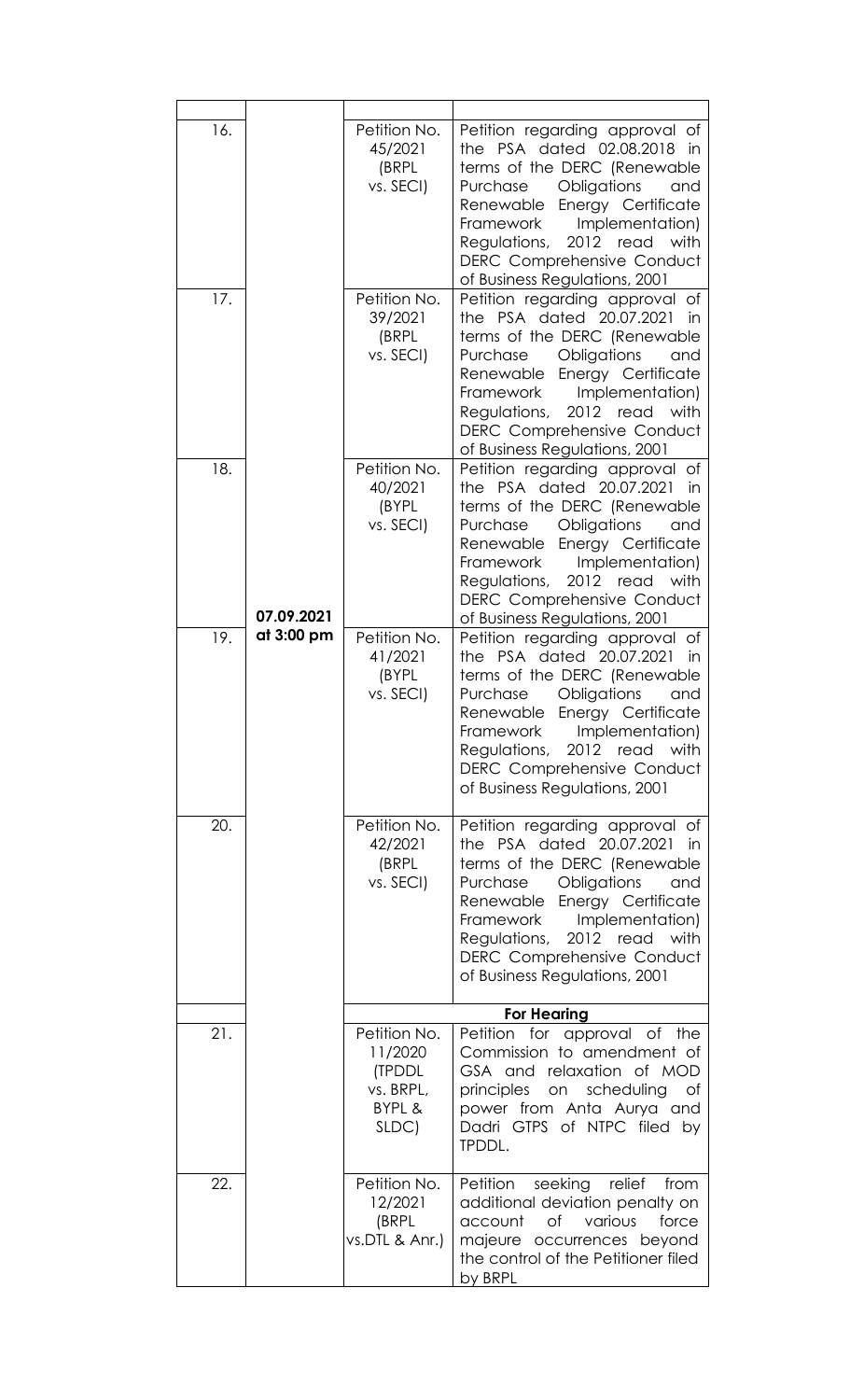| 23. | 07.09.2021<br>at 3:00 pm | Petition No.<br>29/2020<br>(TPDDL)                                   | regarding<br>Petition<br>various<br>issues/differences having arisen<br>between the Petitioner and the<br>State Generating Utilities on the<br>reconciliation of the outstanding<br>dues including the incorrect levy<br>of LPSC filed by TPDDL.      |
|-----|--------------------------|----------------------------------------------------------------------|-------------------------------------------------------------------------------------------------------------------------------------------------------------------------------------------------------------------------------------------------------|
| 24. |                          | Case Ref.<br>No. 43/2020<br>(IPGCL,<br>PPCL vs.<br>BYPL & Ors.)      | Remand back matter relates to<br>APTEL<br>Judgments dated<br>the<br>23.07.2020 in appeal No. 284 and<br>288 of 2015 in the matter of<br>IPGCL, PPCL vs. DERC & ors.                                                                                   |
|     |                          |                                                                      |                                                                                                                                                                                                                                                       |
|     |                          |                                                                      | <b>For Admission</b>                                                                                                                                                                                                                                  |
| 25. |                          | Petition No.<br>31/2020                                              | Yogesh Vats vs. BRPL                                                                                                                                                                                                                                  |
| 26. |                          | Petition No.<br>57/2017                                              | Mohd. Isa vs. BYPL                                                                                                                                                                                                                                    |
| 27. | 09.09.2021               | Petition No.<br>39/2018                                              | Som Prakash Yadav vs. BRPL                                                                                                                                                                                                                            |
|     | at 3:00 pm               |                                                                      | <b>For Hearing</b>                                                                                                                                                                                                                                    |
| 28. |                          | Petition No.<br>09/2021                                              | Suo Motu action against NDMC<br>for non-payment License fee                                                                                                                                                                                           |
| 29. |                          | Review<br>Petition No.<br>46/2020<br>(TPDDL)                         | Petition for seeking review of the<br>Tariff Order dated 28.08.2020 in<br>Petition No. 3/2020 filed by TPDDL                                                                                                                                          |
| 30. |                          | Review<br>Petition No.<br>53/2020<br>(BRPL)                          | Petition for seeking review of the<br>Order<br>dated<br>28.08.2020<br>in<br>Petition No. 01/2020 filed by BRPL                                                                                                                                        |
|     |                          |                                                                      |                                                                                                                                                                                                                                                       |
|     |                          |                                                                      | <b>For Hearing</b>                                                                                                                                                                                                                                    |
| 31. | 14.09.2021<br>at 3:00 pm | Petition No.<br>45/2020*<br>(BRPL)                                   | Petition<br>for seeking<br>suitable<br>direction to the Respondent to<br>the<br>Petitioner<br>enable<br>to<br>implement the CERC (Deviation<br>Settlement<br>Mechanism<br>and<br>related<br>matters)<br>Regulation,<br>2014 as amended filed by BRPL. |
| 32. |                          | I.A No.<br>5/2020*<br>in Tariff<br>Petition No.<br>01/2020<br>(BRPL) | Application seeking correction<br>of Certain clerical/arithmetic<br>the<br>order<br>in<br>dated<br>errors<br>28.08.2020 in Petition No. 01/2020                                                                                                       |
|     |                          |                                                                      | <b>For Admission</b>                                                                                                                                                                                                                                  |
|     |                          |                                                                      |                                                                                                                                                                                                                                                       |
| 33. |                          | Petition No.<br>42/2020                                              | Mukesh Kumar Thakur vs BYPL                                                                                                                                                                                                                           |
| 34. | 16.09.2021<br>at 3:00 pm | Petition No.<br>50/2020                                              | Arvind Yadav vs BYPL                                                                                                                                                                                                                                  |
| 35. |                          | Petition No.<br>28/2021                                              | Ratanlal vs TPDDL                                                                                                                                                                                                                                     |
| 36. |                          | Petition No.<br>35/2021                                              | Ratanlal (1st Floor) vs TPDDL                                                                                                                                                                                                                         |
|     |                          |                                                                      |                                                                                                                                                                                                                                                       |